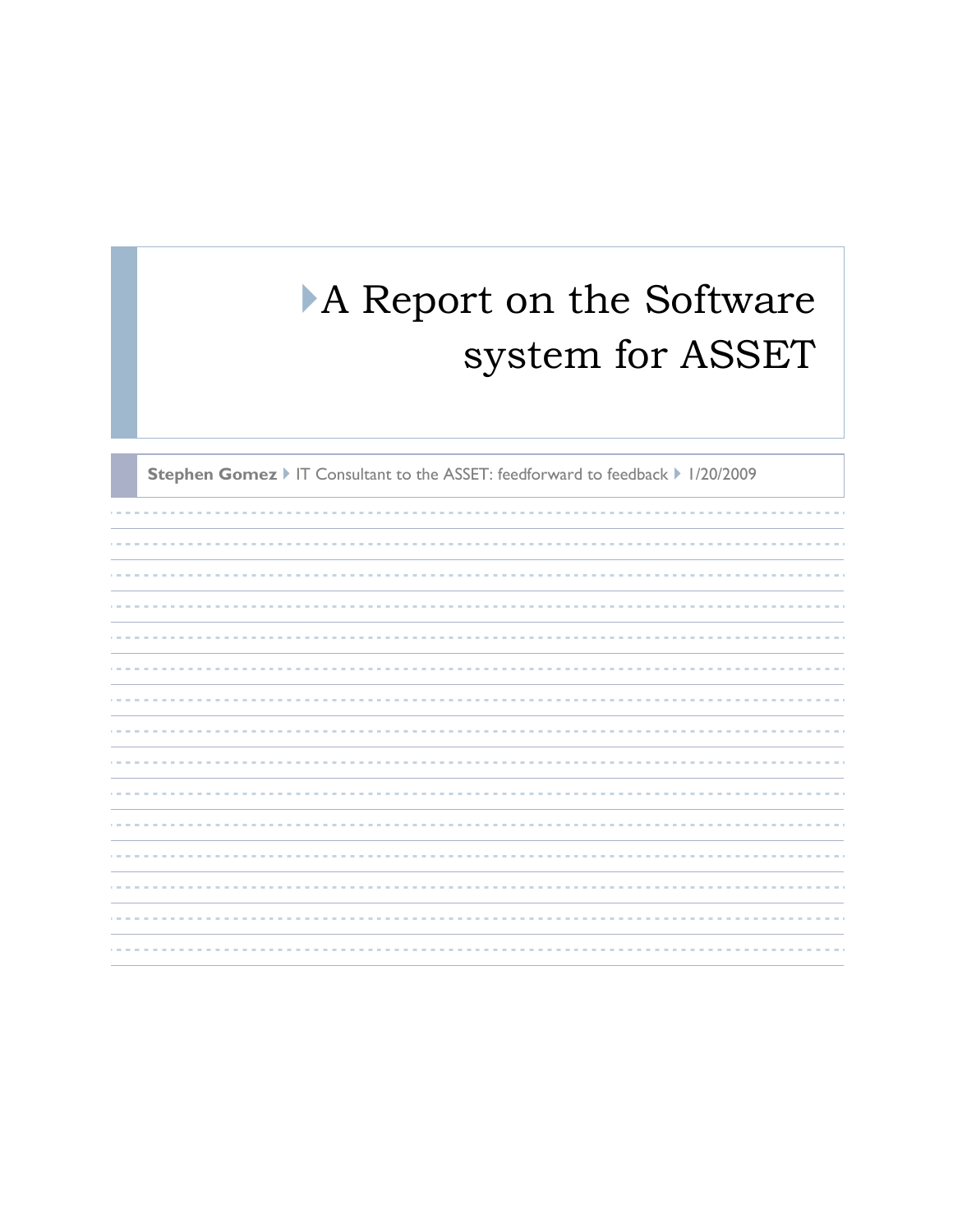# A Report on the Software system for ASSET

## Introduction

'ASSET: Moving Forward Through Feedback' is the title of a successful application from Reading University funded by the JISC Institutional Innovations funding stream in 2008. The funding provides the project team with the financial resources to implement a novel IT solution and pedagogic approach to address one of the most intractable challenges in higher education, that of enhancing the engagement of both students and assessors in the process of feedback on assessments.

The word ASSET is a contraction of ASSessment Enhancement Tool. At one level, it is intended to help students appreciate that assessment feedback is not an end in itself but rather an integral part of the learning process in which the feedback can be fedforward into future assignments. At another level, ASSET is intended to engage the assessor more fully in the feedback process and thereby to provide a higher quality of feedback. In this way, both the learner and assessor become more reflective practitioners.

ASSET is as much a pedagogic approach as it is an IT solution and though this report covers mainly the software considerations, the project overall will have its focus on the pedagogic approach.

#### Origins of ASSET

It is worth considering the origins of the ASSET approach as it demonstrates the pedigree of the present proposal and shows that it builds upon work that has already been highly-rated in student evaluations.

#### Podcast vs podfiles

The origins of ASSET lie in a learning approach developed by the author of this report while he was a Principal Lecturer at the University of the West of England, Bristol. The author experimented with podcasts as a way of delivering instructive audio and video files to support his teaching of bioscience students. However, podcast technology does not encourage interaction between learner and teacher as the digital podcast files are transmitted uni-directionally from producer (teacher) to consumer (learner). Also, from student evaluations, it became apparent that students were largely downloading the files and archiving them for later use. The author could not evaluate student engagement as only a few students had downloaded the files and then shared them amongst their peers, who could not be bothered to download the files for themselves. Actively downloading podcasts (through RSS subscription) on an individual basis was important as it allowed students to receive updated files as they became available. Students who were given files from friends quite often were unaware of updated files. Evaluation of student engagement through podcasted statistics therefore often underestimated usage.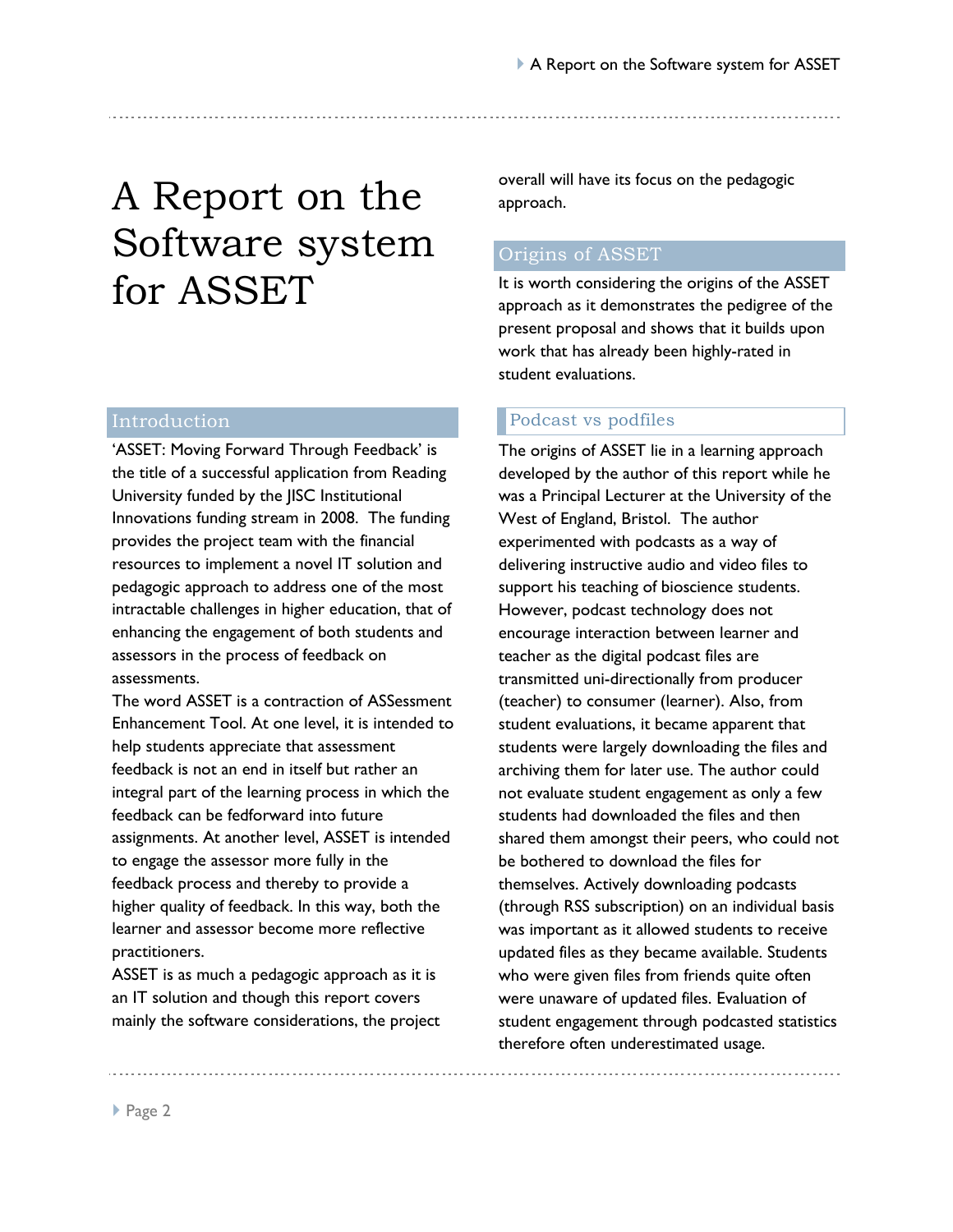#### Audio & Video Podfiles

In the next stage of development and to encourage more individual students to engage fully, the audio and video files were no longer made available for download. Instead, the files were available through a commercial program called PointCast which allowed video files to be viewed through a webpage containing a flash player and a playlist.

#### An example of this approach can be found at: [http://science.uwe.ac.uk/medialibrary/sgomez/bfd.](http://science.uwe.ac.uk/medialibrary/sgomez/bfd)

At this stage of development, the majority of the files were in video format, usually either flash video (.flv) or windows movie video (.wmv) as these were the two most popular video file types on the internet. The files were produced in exactly the same way as for podcasting but were not available for download, a key feature of the podcast approach. The author developed a new term, podfiles, to distinguish them from podcasts. The term, podcast, originates from 'pod' a relatively small, self-contained unit or entity and 'cast', from the files being broadcasted. When deciding on the term 'podfile', it was important to retain the concept of a "pod" or unit of information as each podfile covered a particular physiological principle which was self-contained yet connected to other "pods" of information.

As the term podcast is dominant in both the IT world and with the general public, the podfile approach has often been referred to as podcasting and the subtleties of the different approaches have been lost in translation.

#### The need for a Web 2.0 approach

The final stage in the development of the podfile approach and the one that has laid the foundations of the proposed ASSET system was making the video podfile available through a Web 2.0 delivery system.

There are many interpretations of the meaning of Web 2.0. This is because the term is not a definition but rather a statement of intent and to illustrate a quantum step in the evolution of the internet from its beginnings as a collection of author-controlled webpages (Web 1.0) to resources containing user-generated content (Web 2.0).

This sea-change in attitude to ownership of webmaterials has many resonances with recent trends higher education, particularly with respect to students becoming more partners in the learning process rather than mere consumers.

Three websites epitomize the ethos of Web 2.0 and they are mentioned here because elements of these would be useful in the ASSET resource.

# Wikipedia **IKIPEDI** The Free Encyclopedia

http://en.wikipedia.org/wiki/Main\_Page

At one level, Wikipedia can be looked upon as an on-line encyclopedia. However, it is much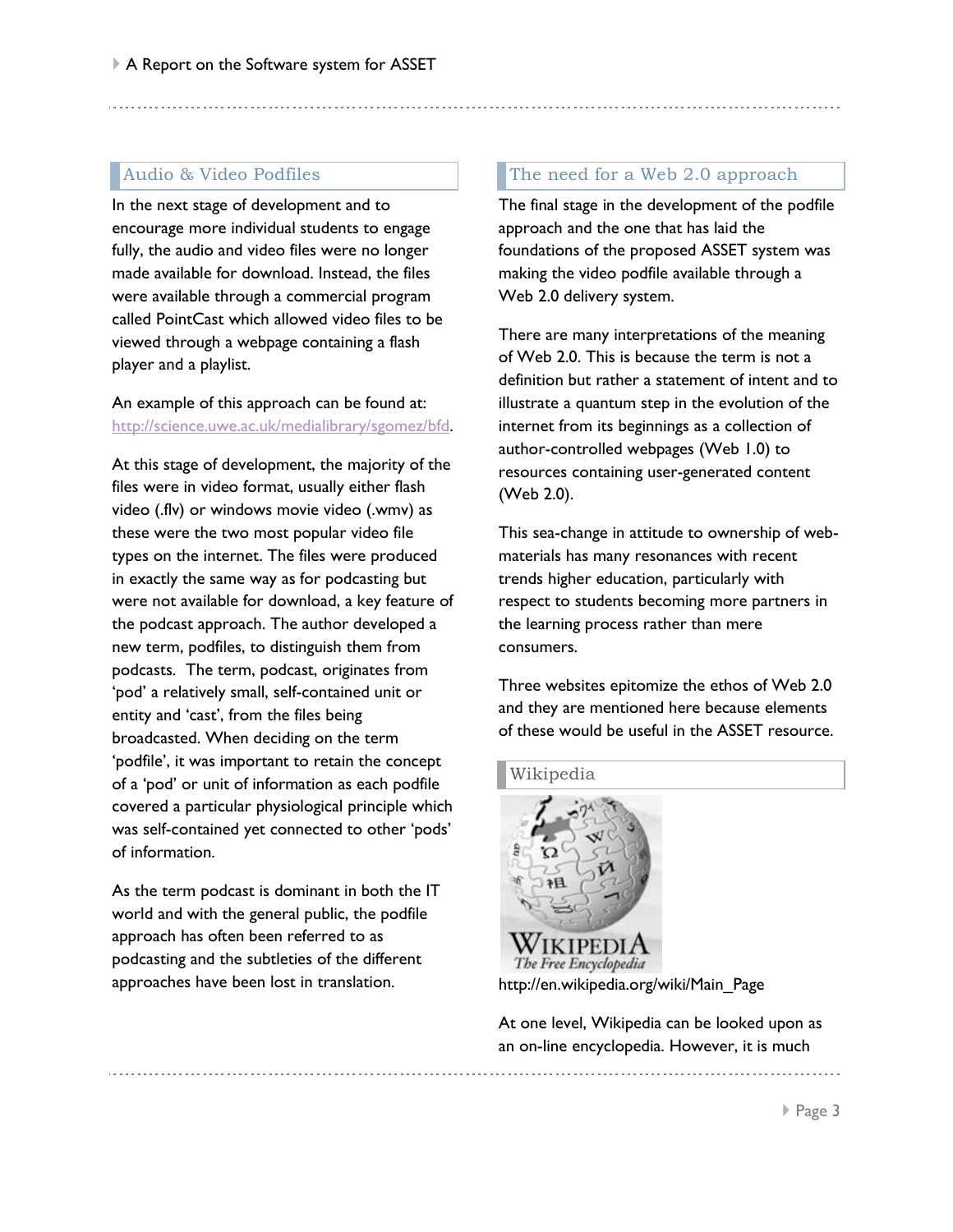more than a source of information as it has been built up by a community of users, many of whom have expert knowledge in a particular field. The resource is often maligned because users can just as easily contribute misinformation as established facts or knowledge. The resource is, however, moderated by a team of so-called 'wikipedians' who are immediately alerted to any changes made and can either revert the changes (if they are malicious or incorrect) or approve them.

In numerous evaluations, Wikipedia has been found to be more accurate than many "traditional" encyclopedic online resources. Even though many lecturers warn their students off using Wikipedia, nonetheless it is the first port of call for students looking for information and explanations. The enormous range of information contained within Wikipedia is shown by the fact that almost any search on Google brings up a link to Wikipedia within the first 5 suggested links. In fact, because of this rarity, it is an internet sport to find search terms that fail to bring up a link to Wikipedia in the first 5 links.

There are many elements of Wikipedia that would benefit the ASSET resource:

- User-generated content. In a resource aimed at improving learning from feedback, it is important that users (in the form of students and assessors) can also contribute their experiences and perceptions of feedback.
- Accountability. On Wikipedia, only registered users can contribute content through a password-controlled login. Any user found repeatedly contributing malicious content can be locked out of the site. Although this censure may not be applied to

users of ASSET, all users (especially students) should be made aware that they are accountable for any content they contribute.

As Wikipedia has grown enormously, it is now allowing anybody to change pages even anonymously. This change in approach is driven by the belief that more people will contribute as well as reviewing and "policing" the content. Wikipedia now logs IP addresses as well as accounts, and lock them if malicious activity is found.

- **Moderation. User-generated content needs** moderation. With Wikipedia, user-generated content automatically appears on the resource and any moderation occurs *post hoc*. This is both a strength and a weakness. As mentioned previously, moderation is performed by dedicated wikipedians as well as other end users.
- *Recommendation: Any user-generated uploaded comments or content for ASSET, at least initially, is moderated before being visible on the site.*
- Wide range of content. In a user-generated resource, the content reflects the interests of the users. As such, Wikipedia contains a wider range of entries than a traditional encyclopedia. Many of the current entries in Wikipedia would never find a place in resources which are controlled wholly by publishers. An advantage of a resource whose content is largely generated by the users is a greater potential for user engagement as it reflects the users interests and needs. At the last count [Dec 2008] there were some 2,670,650 articles available in English.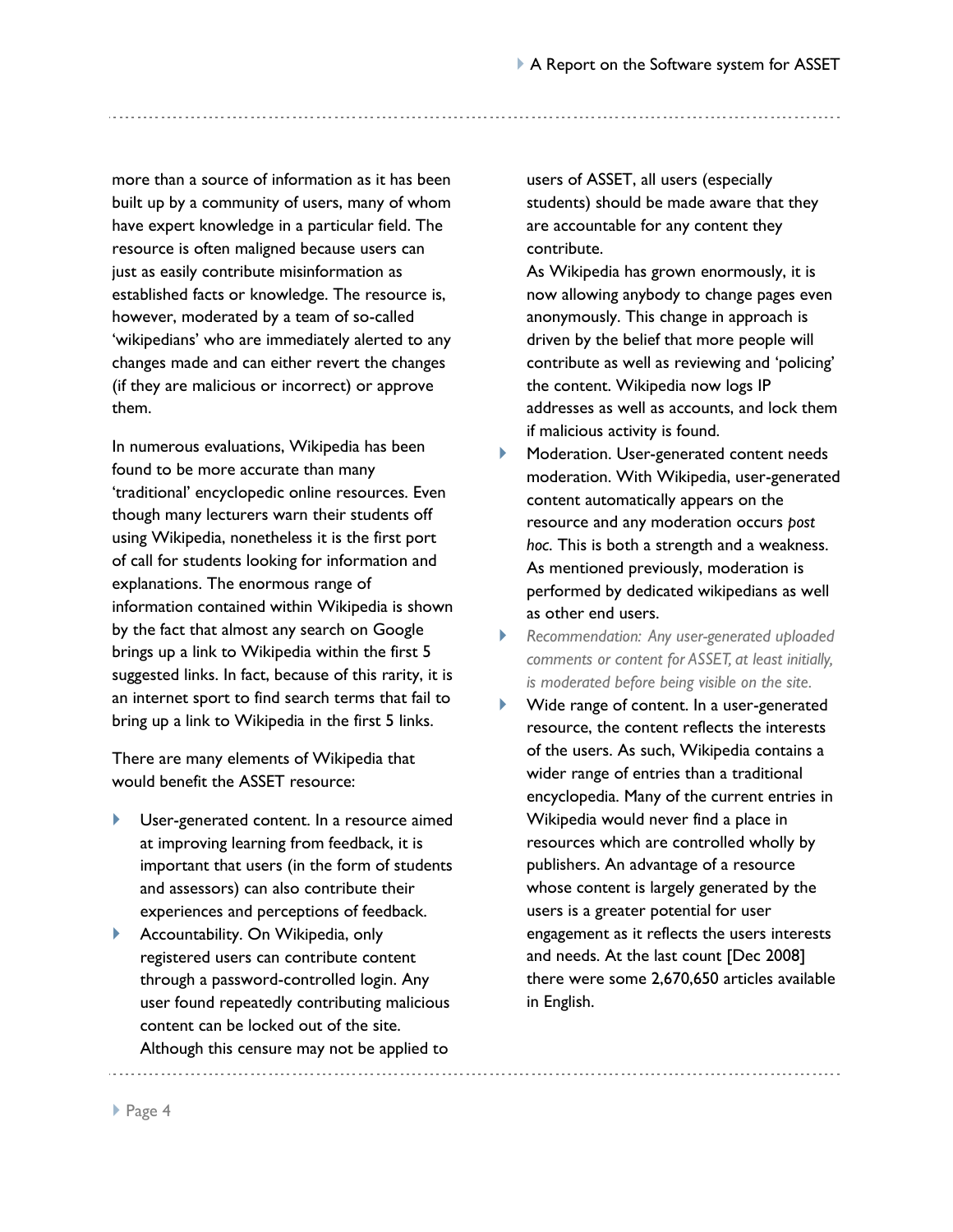- *Recommendation: That ASSET should have the capacity for users to determine, generate and upload content.*
- **Discourse. A feature of Wikipedia of which** not many people are aware is the background discussion relating to the article. In the screenshot below from a typical article, the "article" tab is displayed by default.

| <b>Article</b> | liscussion | view source     ' |  |
|----------------|------------|-------------------|--|
|                |            | .                 |  |

*Tabs relating to a Wikipedia article*

However, if the 'discussion' tab is selected, visitors can read the discourse between contributors to that article. From an educational viewpoint, more can be learnt from the discussion about the article than the article on its own.

 *Recommendation: For ASSET to have a discussion or comment facility to allow for discourse between learner and assessor and between learners.*

#### You Tube

You Tube

http://uk.youtube.com/

As Wikipedia has become the number one site as a source of information, You Tube has become the iconic one-stop shop for video entertainment. Like Wikipedia, none of the content has been generated by the owners of the website. Instead, the millions of videos on the resource have been uploaded by visitors to the site.

A large fraction of the content includes illegal videos originating from ripped DVDs or recordings of television programmes. The vast majority of video content has been made by amateur filmmakers using digital video cameras or mobile phone cameras.

Even though You Tube has been the subject of legal action because of some of its protected commercial content, it has earned itself a high level of respectability and many organisations (BBC, news and music companies and film studios) make some of its content (TV programmes, news items, music videos and film trailers) available through You Tube. Her Majesty The Queen even had her 2009 Christmas message officially put on You Tube.

Video format has proved highly popular and it is estimated that some 14 hours of video are uploaded to You Tube every minute!

There are a number of features of You Tube that could be adopted by the ASSET resource.

- Simple user-friendly layout. The webpage consists mainly of the video player so focus is maintained on the video content. Navigation around the resource is uncomplicated and the controls of the video player are familiar to users.
- Search facility. Because of the large number of videos on the site, videos are tagged with key phrases in a searchable database.
- Related videos. You Tube suggests other videos that the viewer might want to watch. By providing this facility, the viewer is kept on the resource and their interests are widened.
- **Comments and rating. Another way of** interacting with the You Tube resource, in addition to uploading and viewing the videos is to comment and rate them. Many of the comments may seem banal to people not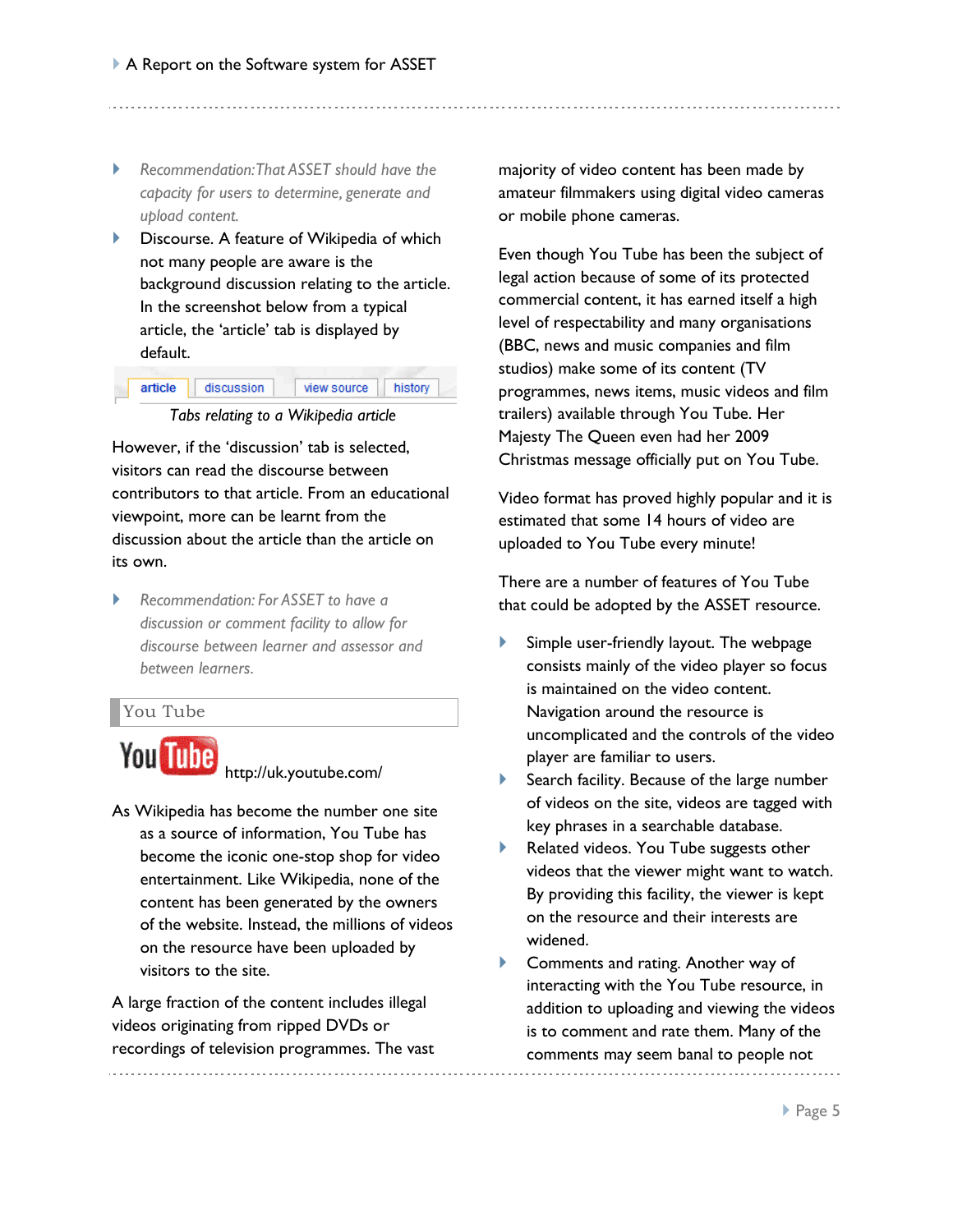interested in that particular video but for that community such comments are valuable.

- **Most popular videos. For many people, what** other people are watching can influence their watching behaviour and is affirmation that others are using the site. There is now a growing industry in trying to produce a video that is watched by millions of others.
- What people are watching now. This feature draws the interest of people joining the site to see what others are viewing out of curiosity.
- Viewing only and not for downloading. The content of You Tube is for viewing only and there is no built-in facility for downloading the videos. However, numerous websites now offer the ability to download videos from You Tube. There are no statistics available for the number of videos downloaded in this way but it seems to be popular based on the proliferation of websites offering this service. Some new web browsers tools are becoming available to facilitate download.
- Mobile devices. With the growth in internet connected mobile devices (mobile phones pdas and netbooks), the video content becomes highly accessible.
	- *Recommendation: to incorporate as many of these features into ASSET as possible. The majority of users of ASSET will be You Tube viewers and therefore will find the resource environment highly familiar.*

#### Facebook



The final member of the trio of iconic Web 2.0 websites is Facebook which contains a number of social networking features that would be useful in an educational resource.

- The facility to communicate with a subset of members in the form of friends or particular social circles.
- Invitations to take part in some activities.
- **IDUP Uploading personal items, such as** photographs.
- Privacy settings. The user can decide what different groups of people can see

## UWE Tube

Many of the features of Web 2.0 were incorporated into a resource, called UWE Tube, used by the author of this report to deliver instructional videos. The development of UWE Tube was instrumental in the ASSET proposal and the experience gained in developing the resource will be of enormous value in informing the ASSET project.

UWE Tube was used to deliver the video podfiles mentioned earlier and addressed many of the shortcomings related to making the videos available through PointeCast.

The features of UWE Tube that are recommended to feature in ASSET include: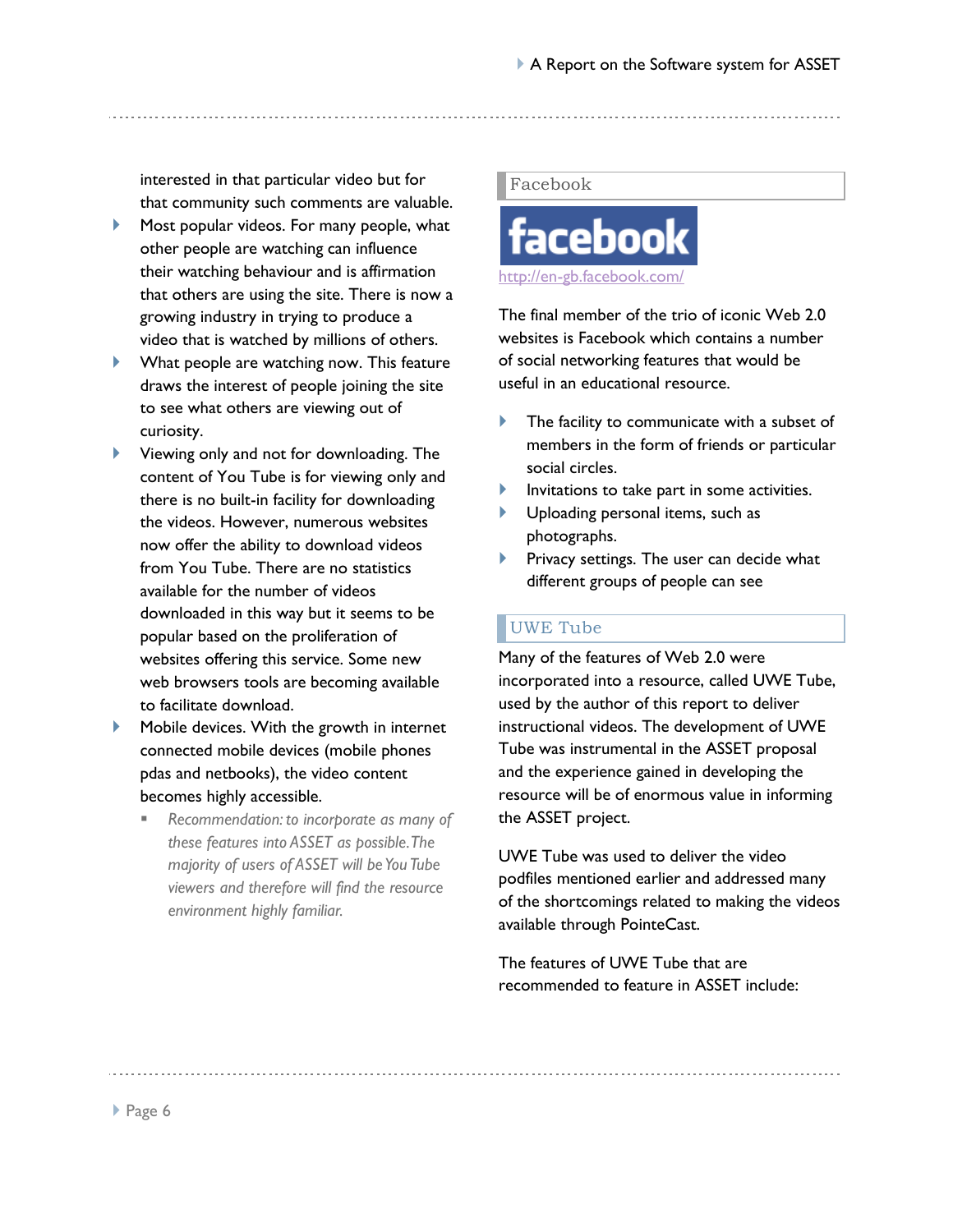- **LDAP** authentication. This allows students and staff to use their university usernames and passwords to access the resource.
- ▶ Controlled access. Previously, videos were accessed without having to log in. The ability to log in allows the resource administrators to track usage of the system and makes the users accountable for interactions such as uploading content or leaving comments.
- Anonymity. Being able to adopt a persona or profile that makes them anonymous to other users of the site. Within the site their identity is known but only to the administrator.
- Web-based. This makes the system accessible from any internet enabled computer or mobile device.
- Searching for videos. It is envisaged that the resource will build in number of videos and therefore a means for searching for relevant videos is essential.
- Related videos. Videos need to be tagged so videos of a similar theme can be presented to the user.
- View, pause, rewind and fast forward. Although some students preferred to view the videos in groups, the majority preferred viewing the videos individually so that they could determine the speed at which they worked through the video.
- Uploading content. As a Web 2.0 resource, it is essential for the users (both learners and staff) to upload videos without having to funnel content through a single gatekeeper.
- Usage statistics. The further development of the resource needs to be informed by reliable data and this is provided by statistics relating to how many users have logged in, which videos are they viewing, for how long are they watching particular videos etc.
- ▶ Rating videos. A major feature of many Web 2.0 sites is the ability for the users to rate the material on the site. Not only does this influence the behaviour of other users but it also informs the project team on the suitability and quality of the content.
- Channels. It is likely that videos will be put on the site that represents a wide range of assessments and interests. Subdividing the resource into channels each of which has a particular theme will be useful. Users should have access to material in all the channels.
- Playlists. This is a concept highly familiar to many users of digital music. There needs to be a facility for the assessor to define playlists (akin to "serving suggestions") and for learners to rearrange content into personal preferences.
- Access on mobile devices. With the growth in internet enabled mobile devices, the resource needs to be available on such devices.

#### Student evaluation

UWE Tube was used to support four main activities; three were related to specific modules and one was employer engagement.

The resource was introduced in September 2008 at the start of the academic year. Therefore UWE Tube is a very recent resource and there has been insufficient time to conduct an in depth evaluation. Because of the recent nature of the system, the majority of video content has been produced by the author of this report. However, a few students have started to upload their own videos and to make comments and ask questions on the site.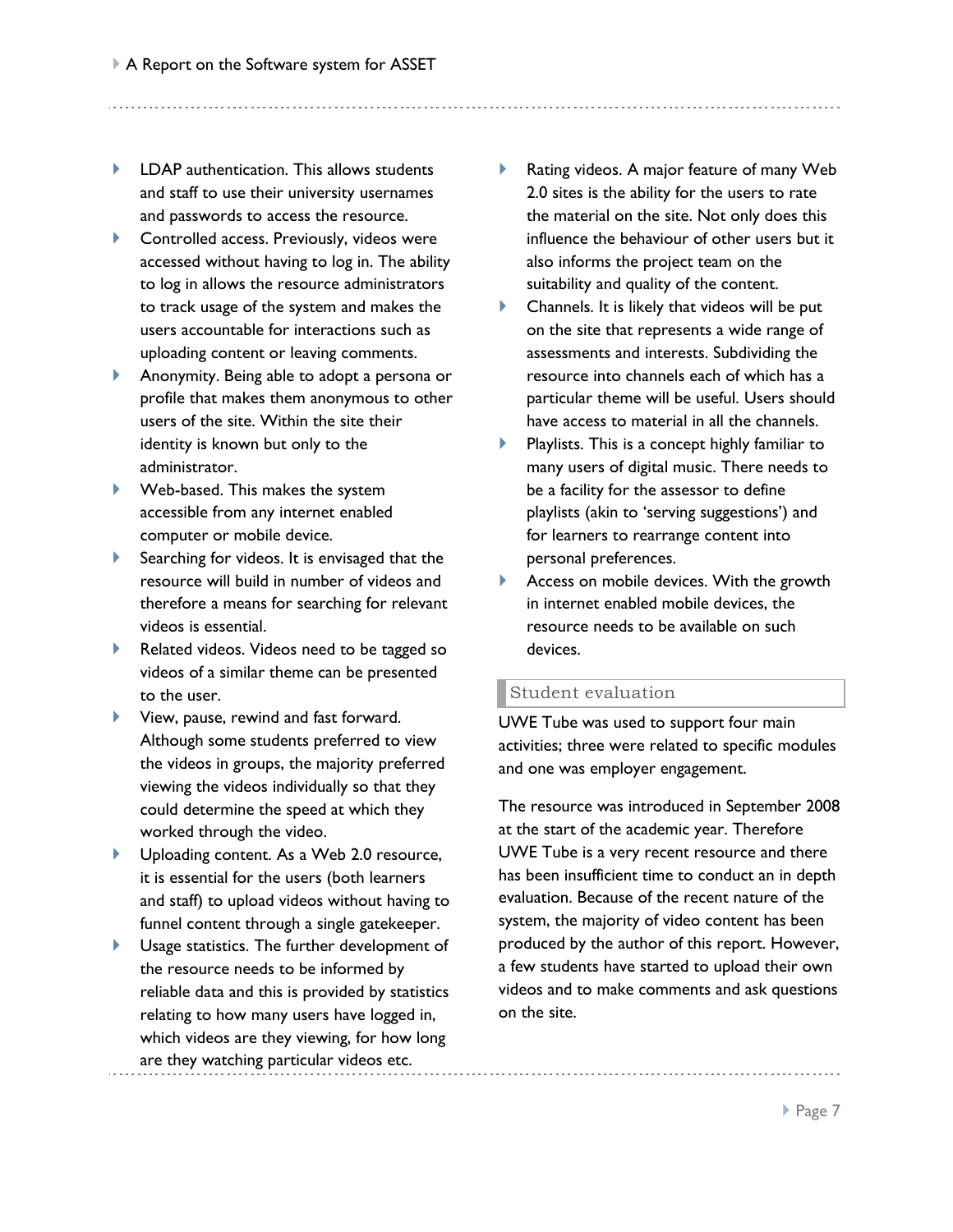The videos on UWE Tube support the lectures delivered during the modules mentioned. Students are expected to view and take notes from the videos relating to a particular topic before attending the lecture on that topic. Because most of the content for that topic is covered in the videos, the lecture takes on a different flavour in that it is no longer contentdriven and more time can be spent on interacting with the students through quizzes and assessments.

UWE Tube is open to all members of staff and students at UWE but it's been targeted at restricted groups in the first stage. The numbers of students involved have been: 110 (Human Physiology; level 2 module), 45 (Brain Biology and Behaviour; level 2 module) and 70 (Brain Function and Disorder; level 3 module). The Employer Engagement aspect is open to all students in the university though there has been no publicity.

The pedagogic value of UWE Tube to the learning process is being evaluated once the exam results from these modules have been completed and this will occur at the end of January 2009.

Some initial anecdotal findings include:

 High levels of compliance by students in viewing the learning materials before each lecture. This is shown in the statistics of students logging into UWE Tube before the lecture and the number of students who come to the lecture with handwritten notes (as no handouts are provided by the lecturer).

 $\blacktriangleright$  High levels of student satisfaction. In informal evaluations, through talking with students, unsolicited feedback, questionnaires and focus groups conducted by fellow students have all shown high levels of satisfaction. Indeed, many students have joined the modules once they heard that UWE Tube was being used to support these modules.

## Origin of the UWE Tube software

The software underpinning UWE Tube was customized from a software program called CORE (Collaborative Online Resource for Education) developed by a company called Pentachoron, based in Sweden.

CORE offers much of the functionality of a Web 2.0 video delivery system and has proved successful with UWE Tube. It was instrumental in the ASSET bid to JISC and provided a live demonstration site in support of the application.

## Options for the ASSET software

In deciding upon the best software option for ASSET, it was stated in the JISC application that various approaches were going to be considered and this report goes towards aiding that discussion. The two forerunners are: using the CORE system and producing a system from "scratch" based on components that can be 'mashed' together. The frontrunners are discussed in detail later in the report.

Other options are briefly discussed here.

**Clip Share**. It has previously been suggested to the project team that there are various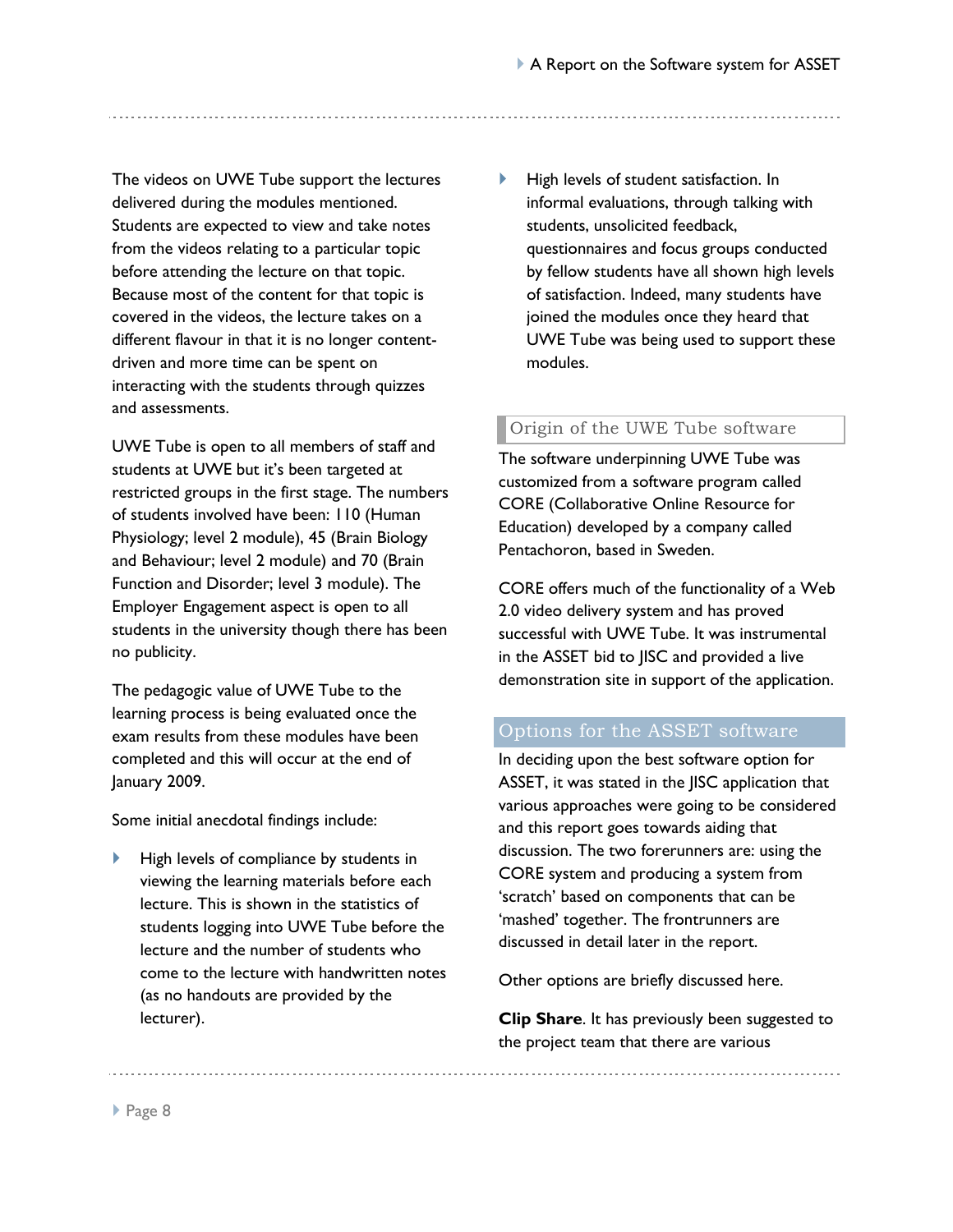commercial software options that provide a solution to our functionality needs. In my searches, I found only one product that comes close to that required for ASSET and that is Clip Share [\(http://www.clip-share.com/;](http://www.clip-share.com/) though products such as vidiscript and DZOIC cliphouse have similar characteristics but are less versatile). It has a number of useful features such as its video delivery system and low price. In order to gauge its pedigree, I wanted to see how it was applied by current users. At the time of this report, three example sites were provided; one called God Tube (containing religious videos) and two porn sites (which I did not want to view even for the purposes of scientific enquiry!).

Clip Share sells itself in the following terms, *'Video Uploading, Hosting, Sharing Script / Software.*

#### *Start Your Own Youtube Clone Site.*

*With a huge variety of features and options, at an extremely affordable price, ClipShare is the ultimate script for starting your highly profitable video sharing community website just like the big boys: Youtube, DailyMotion, Metacafe, or Google Video.'*

There is a Clip Share forum and most of the discussion revolves around services, hosting and script modifications. The software does not have an educational pedigree and it is not known if access can be LDAP authenticated, an important requirement for the ASSET system.

**★ You Tube.** A zero cost option, as far as software costs are concerned, is to use a video delivery system already available on the internet. There are precedents for using widely and freely available internet programs in JISC projects. Indeed, one project funded by JISC in the same funding stream as this

project, uses 'Google documents', which offers a suite of Windows Office-type programs but are free to use and allows an easy way to share documents between dispersed contributors.

I would not recommend using You Tube as the basis for this project. The videos that will be produced for ASSET will be 'dispersed' amongst the millions of videos already on You Tube. Users, especially students, can become easily distracted by a multitude of videos of a 'more entertaining' nature. An ASSET channel could be produced on You Tube for free, however, in my evaluations with students, they might start off in the educational channel but can see "related" videos which are not related in content but in name.

I performed a search on 'asset' (at the time of writing this report) and found 31,300 videos as diverse as a flipbook animation, basset hounds and George Bush as an asset(!).

A search for 'assessment' produced 8,450 returns on medical tax and self-assessments. A search on "Reading" produced 169,000 returns on subjects such as the Reading music festival but mostly on reading as a verb rather than a proper noun. "Feedback" produced 133,000 videos and "assessment feedback" produced 57 results though none of the top 20 results had anything to do with our project.

It could be argued that more precise search terms would yield more appropriate videos. However, we need to rely on students, whose motivation may not be high, typing in accurate search terms and not getting distracted by inappropriate videos.

A stronger objection to using public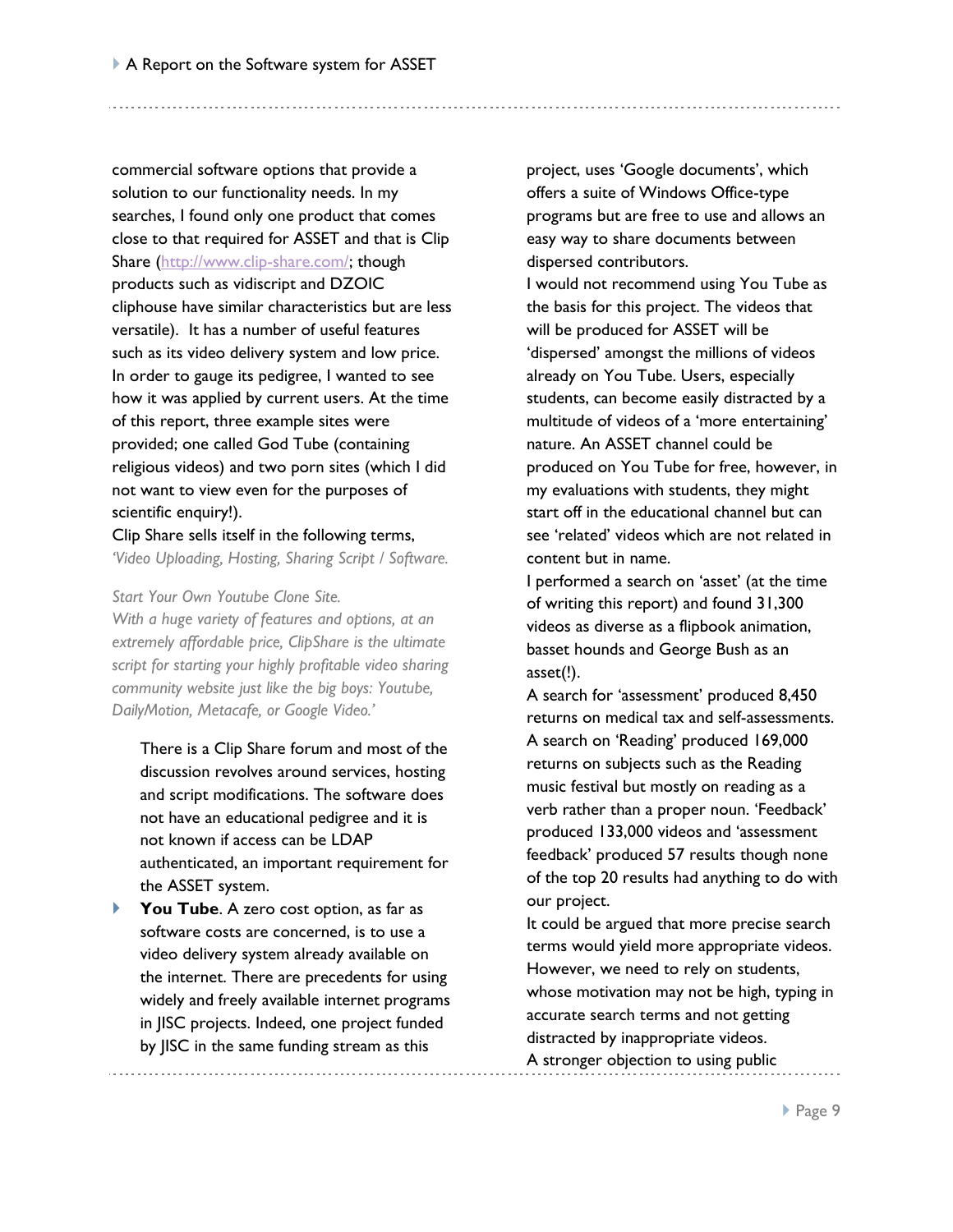websites such as You Tube is that many students and staff may not want their videos to be seen by people outside the university or their module group. When developing a channel for UWE Tube to accommodate videos of employers, all the employers approached said that they would refuse to supply videos if they were to be put on You Tube, though they were happy to engage if access were to be limited to staff and students at a particular university. A channel could be produced in You Tube specifically for ASSET videos but even this channel can be accessed by the general public.

The YouTube API

[\(http://uk.youtube.com/dev\)](http://uk.youtube.com/dev) could be used to develop a bespoke ASSET service, which used YouTube as a Video storage database. This would rectify the problems of the "disappearance" of ASSET video among the vast numbers of ordinary videos, however it would not help with privacy of the video, as all the videos would be available to the public. Assessment video probably shouldn"t be public

 **Blackboard and Sharepoint**. From an institutional point of view, there are benefits from using the university's virtual learning environment (VLE). The main reasons for considering the university"s VLE include: the large investment made by the university in its IT system and also that students and staff know the environment and have access to it. It is generally agreed that Blackboard is a "clunky" piece of software more suited to document delivery than a Web 2.0 learning environment.

The ASSET software system has to be *fit for* 

*purpose* and the present build of the VLE at Reading University does not allow for the functionality required to deliver videos in the way required for the project.

- $\blacktriangleright$  1 am not totally familiar with the particular build of Blackboard for Reading University but I am led to believe that Blackboard Academic Suite can deliver video, however the structures and approaches needed around assessment videos are not present. However, if we were to use another system that was fit for purpose then by using plugins via Blackboard Building Blocks it could link with Blackboard. This would have the added benefit of enabling the creation of plugins for several different VLEs, such as Moodle and thereby extend the applicability of ASSET in the HE Sector.
- Without using plugins, Blackboard is protected by strict licencing agreements that would make adapting it both legally and financially prohibitive and delay the ASSET project.

**Recommendation**: To align with an institutional approach offered by Blackboard, it is recommended that the ASSET system is linked to the VLE so that users can gain access to ASSET through Blackboard rather than the ASSET being part of Blackboard. Because each university has a bespoke build of Blackboard based on its licencing agreement, if ASSET were to be integrated within Blackboard then it would limit other universities adopting ASSET as they would require the same version of Blackboard as at Reading University.

Sharepoint is Microsoft's version of a document sharing program. Although Sharepoint has been designed to share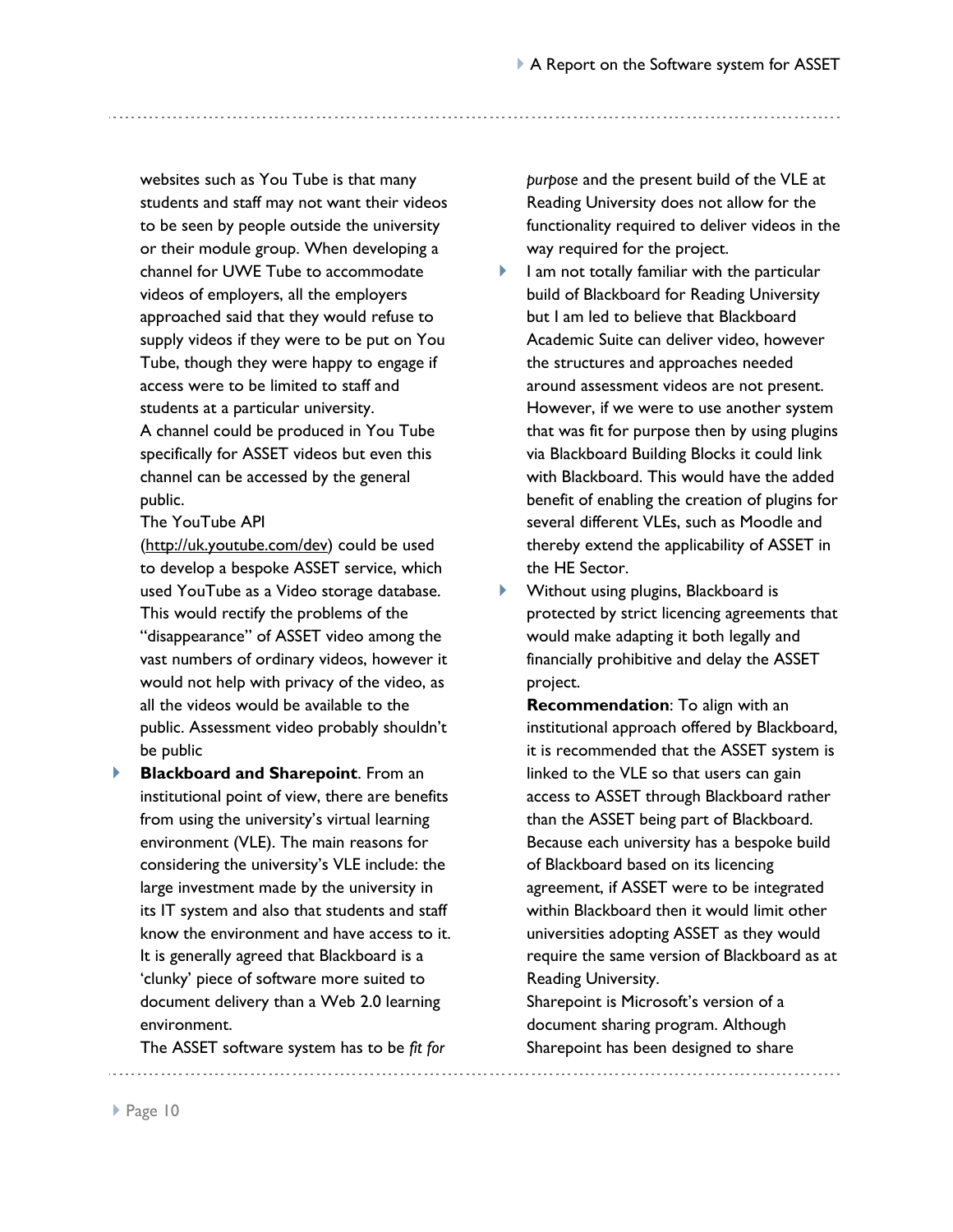electronic files, its uptake across the university is usually poor. In its native configuration, videos would appear as a list of links and would require further programming so that it resembles the system we require. This is likely to add to the costs for the system and we need to ensure that licencing agreements are adhered to.

There are some content management systems (CMSs) such as (plone, drupal or Joomla). These would benefit from no licensing costs and high flexibility. However, they may still not be as flexible as the API solution with CORE.

Some features of ELGG would be useful to ASSET, such as its social network features. However, incorporating this system would need many bespoke solutions to provide the assessment features required of ASSET.

#### CORE: strengths and weaknesses

The time span for the ASSET project is limited and the software solution is only one aspect of the project. The majority part is the pedagogic aspect and evaluation of the potential for enhancing assessment feedback. There are compelling reasons why the project

should use CORE software for the ASSET system:

- CORE offers a tried and tested system that meets the criteria required of the ASSET Web 2.0 system. Further functionality of being able to upload documents in addition to audio and video content has been discussed with the CORE developer and it has now been added.
- The software is LDAP compliant and therefore allows anyone with a Reading

University login to access ASSET with the same username and password.

- ▶ CORE has a feature that allows non-Reading University users to be added without going through LDAP.
- $\triangleright$  CORE was instrumental in the project proposal to JISC and produced a website to illustrate the features of the proposed system. CORE formed the basis of UWE Tube on which the ASSET approach was founded. If the Nolan principles of ethical behaviour are applied CORE should be a frontrunner in the candidates for the ASSET software.

There are a number of perceived weaknesses with CORE:

- It has been produced by a small start-up company set up by two former IT students. This in itself is should not be a concern as higher education now promotes entrepreneurship and enterprise. However, it is important to establish a service level agreement in which Pentachoron undertakes an agreement to support the software and in return is preferentially approached to produce any reasonable updates. Failing this support, Pentachoron must agree to allow other nominated programmers to make the changes.
- Access to CORE through Blackboard. At present CORE is a standalone web-based system.

*Recommendation: Ask the Pentachoron developers to produce an API for the program that could interface with a plug in for Blackboard. In this way, CORE could appear seamless with Blackboard.*

 Licencing agreement. In order for ASSET to be sustainable outside the JISC funding period it would be preferable to have little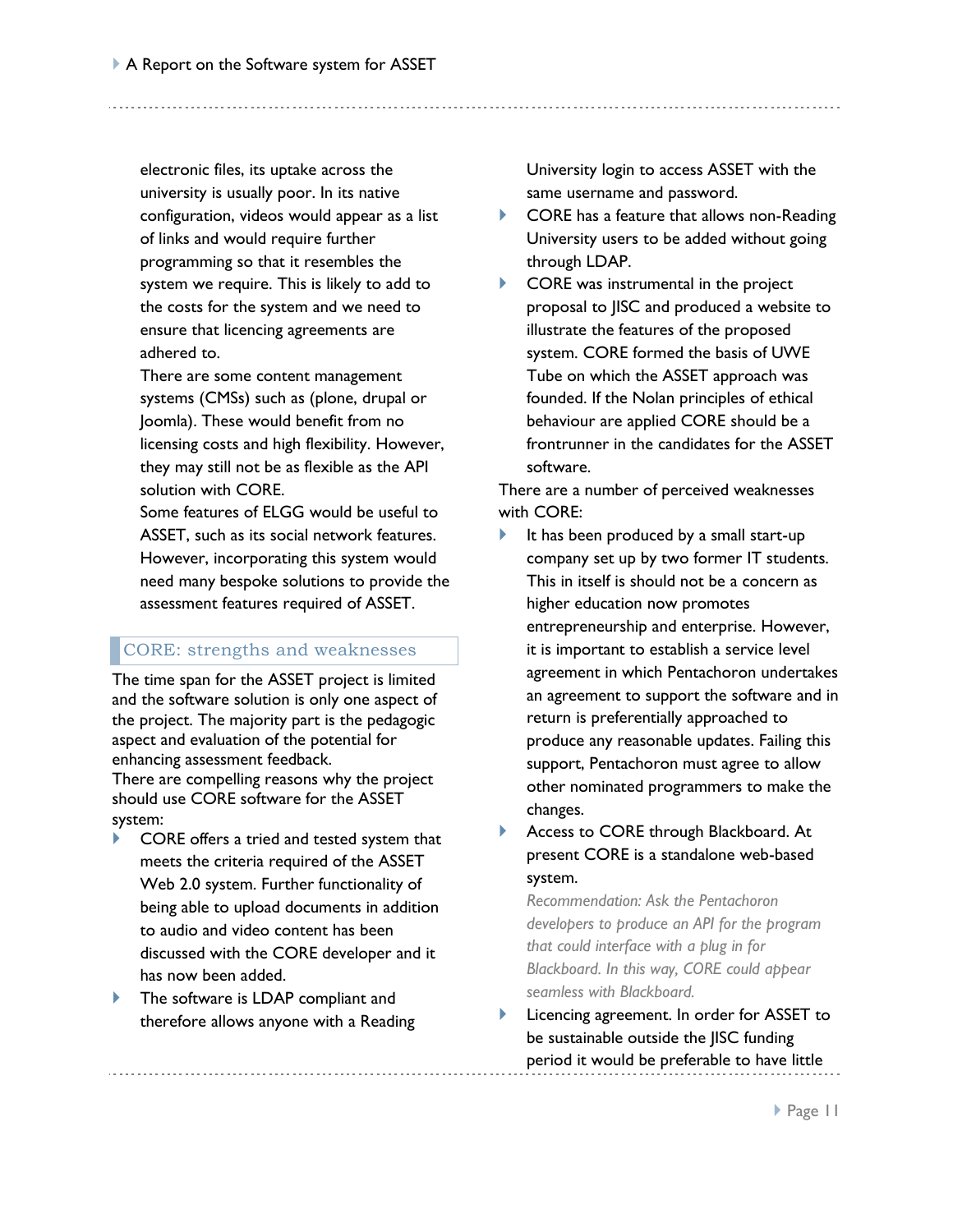#### or no on-going costs. As CORE is associated with an annual licence fee, this would add to the on-going costs.

*Recommendation: negotiate with Pentachoron to buy the ASSET version of CORE out-right so that there are no continuing on-going licencing costs. Because the background IPR has been established before the start of the project and because CORE forms the basis of numerous systems outside Reading University (for example UWE Tube, Wessex Water's Ripple and ceppl.net at Plymouth University), Pentachoron will probably wish to retain its IPR. This it can do so and updates can be performed under the terms and regulations for purchasing the software.*

#### Mash up: strengths and weaknesses

The term 'mash up' can be interpreted in two ways:

- 1. A single service or system put together by combining many separate services together;
- 2. A service or system allowing many new services to be made

An example of the first interpretation could be using, say, YouTube combined with website services such as Google Friend, and widgets like 'nabble'. Such an approach has advantages and disadvantages. However, on balance the disadvantages outweigh the advantages. Two advantages are flexibility and low costs. Flexibility - because a large range of different services can be used and when new ones arise, these can be incorporated if appropriate. Low cost – because many of these systems are available free of charge or for a small fee. The

disadvantages are many and more serious.

- **Hidden costs.** Some services incur licencing costs. Sometimes they are offered free of charge initially and then as the product matures in its development, a fee becomes applicable. It would be difficult to future proof ASSET on this basis against ongoing costs.
- **Privacy** some of the software services currently available may make data on users available to other services and it would be very difficult to control this. Any misuse of user data may reflect poorly on the University.
- **Sustainability** using third party services, especially where the service is available free of charge, leaves one vulnerable to the continued existence of the software. For instance, what would happen if underlying services ceased operating or changed their service in a way that affected ASSET's use of the service?
- **Loss of control** building the ASSET system on top of other people's build of their own software may limit future developments of ASSET.
- $\blacktriangleright$  Branding and aesthetics branding and the user interface of ASSET should look distinctive and give users confidence that this resource is one produced by a higher education institution. Using different services, each providing a particular functionality is likely to cause confusion amongst users and appear as a blend of other systems rather than a coherent approach.